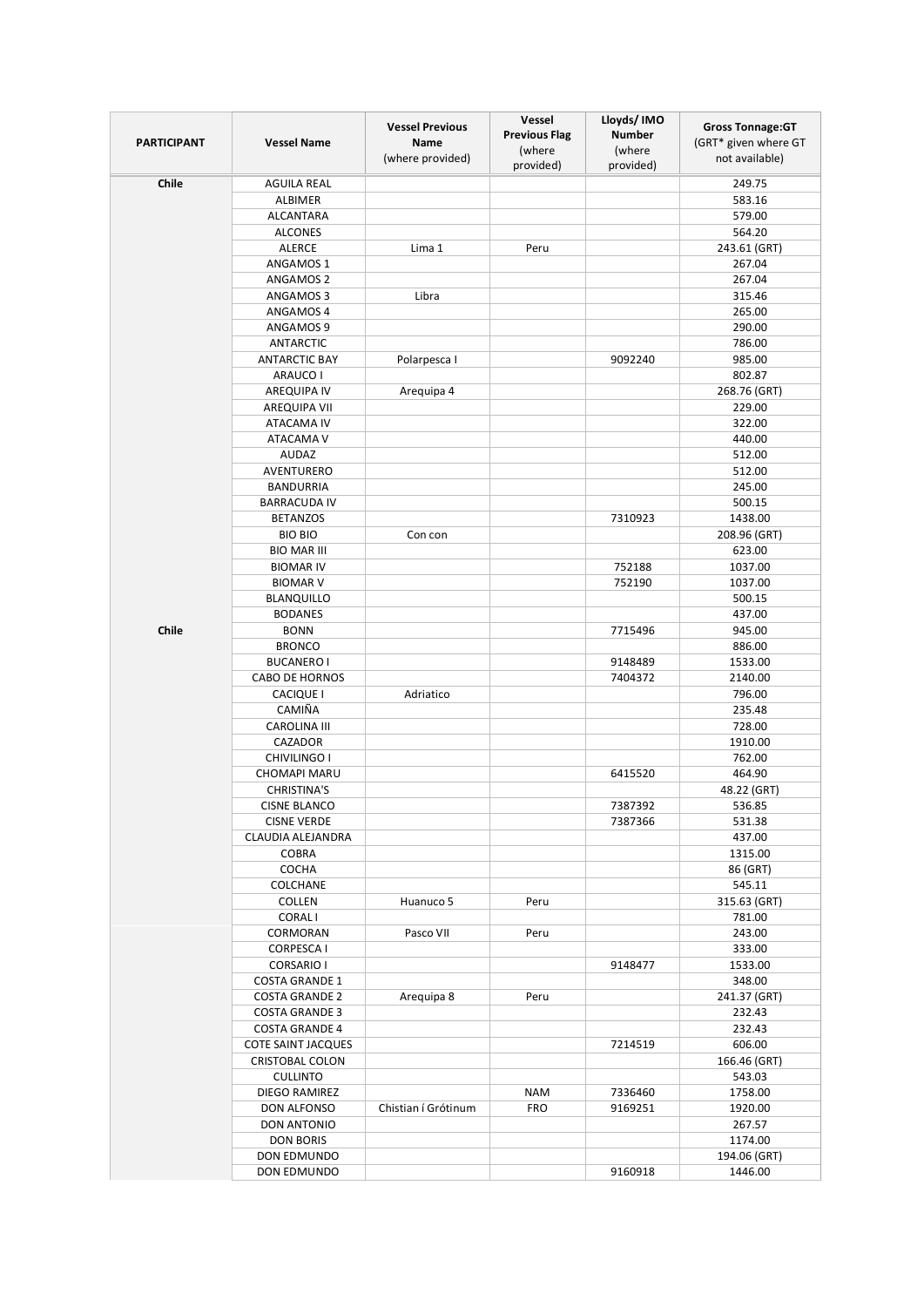| <b>PARTICIPANT</b> | <b>Vessel Name</b>                 | <b>Vessel Previous</b><br>Name<br>(where provided) | Vessel<br><b>Previous Flag</b><br>(where | Lloyds/IMO<br><b>Number</b><br>(where | <b>Gross Tonnage:GT</b><br>(GRT* given where GT |
|--------------------|------------------------------------|----------------------------------------------------|------------------------------------------|---------------------------------------|-------------------------------------------------|
|                    |                                    |                                                    | provided)                                | provided)                             | not available)                                  |
| Chile              | <b>DON ENRIQUE</b>                 |                                                    |                                          |                                       | 254.79                                          |
|                    | DON ERNESTO AYALA<br><b>MAFIL</b>  |                                                    |                                          |                                       | 324.21                                          |
|                    | <b>DON GINO</b>                    |                                                    |                                          | 9145487                               | 332.00                                          |
|                    | DON JULIO                          |                                                    |                                          | 9114335                               | 1397.00                                         |
|                    | DON MANUEL                         |                                                    |                                          | 9141560                               | 1315.00                                         |
|                    | <b>DON MAURO</b>                   |                                                    |                                          |                                       | 799.80                                          |
|                    | <b>DON PETER</b>                   |                                                    |                                          |                                       | 81.92 (GRT)                                     |
|                    | DON ROBERTO I                      |                                                    |                                          |                                       | 910.00                                          |
|                    | DON TELESFORO                      |                                                    |                                          |                                       | 822.00                                          |
|                    | <b>DON TITO</b>                    |                                                    |                                          |                                       | 800.00                                          |
|                    | DOÑA ESTELA                        | Loa 10                                             |                                          | 9083809                               | 537.02<br>886.00                                |
|                    | <b>DUQUECO</b><br><b>ELENA'S</b>   |                                                    |                                          |                                       | 48.22 (GRT)                                     |
|                    | EPERVA 44                          |                                                    |                                          |                                       | 194.06 (GRT)                                    |
|                    | EPERVA 46                          |                                                    |                                          |                                       | 184.00                                          |
|                    | EPERVA 48                          |                                                    |                                          |                                       | 206.11 (GRT)                                    |
|                    | EPERVA 49                          | Tacna <sub>8</sub>                                 | Peru                                     |                                       | 225.66 (GRT)                                    |
|                    | EPERVA 50                          | Tacna 9                                            | Peru                                     |                                       | 220.82 (GRT)                                    |
|                    | EPERVA 51                          | Tacna 10                                           | Peru                                     |                                       | 220.16 (GRT)                                    |
|                    | EPERVA 52                          | Tirana                                             |                                          |                                       | 175.28 (GRT)                                    |
|                    | EPERVA 56                          |                                                    | Peru                                     |                                       | 216.20                                          |
|                    | EPERVA 57                          |                                                    | Peru                                     |                                       | 235.48                                          |
|                    | EPERVA 58                          |                                                    |                                          |                                       | 201.56                                          |
|                    | EPERVA 60                          |                                                    |                                          |                                       | 201.56                                          |
|                    | EPERVA 61                          |                                                    |                                          |                                       | 270.00                                          |
|                    | EPERVA 62                          |                                                    |                                          |                                       | 270.00                                          |
|                    | EPERVA 63                          |                                                    |                                          |                                       | 480.00                                          |
|                    | EPERVA 64                          |                                                    |                                          |                                       | 480.00                                          |
|                    | EPERVA 65<br>EPERVA 66             |                                                    |                                          |                                       | 328.00<br>333.00                                |
|                    | <b>ERIKA</b>                       |                                                    |                                          |                                       | 1666.00                                         |
|                    | <b>ESTURION</b>                    |                                                    |                                          |                                       | 231.94                                          |
|                    | <b>FOCHE</b>                       |                                                    |                                          |                                       | 84.09 (GRT)                                     |
|                    | <b>FRANCISCO</b>                   |                                                    |                                          |                                       | 799.80                                          |
|                    | <b>FRIOSUR IX</b>                  |                                                    |                                          | 8011718                               | 930.00                                          |
|                    | <b>FRIOSUR VIII</b>                |                                                    |                                          | 8011720                               | 930.00                                          |
|                    | <b>FRIOSUR X</b>                   |                                                    |                                          | 7913529                               | 902.00                                          |
|                    | GARDAR                             |                                                    |                                          |                                       | 798.15                                          |
|                    | GAVILAN                            | Lima 4                                             | Peru                                     |                                       | 243.00                                          |
| Chile              | <b>GENESIS II</b>                  |                                                    |                                          |                                       | 378.00                                          |
|                    | <b>GLOBALPESCA I</b>               |                                                    |                                          | 9262376                               | 878.00                                          |
|                    | <b>GLOBALPESCA II</b>              |                                                    |                                          | 9262388                               | 1197.00                                         |
|                    | <b>GLOBALPESCA III</b>             |                                                    |                                          | 9247900                               | 1100.00                                         |
|                    | <b>GUALLATIRE</b>                  |                                                    |                                          |                                       | 480.00                                          |
|                    | <b>GUANAYE</b><br><b>GUANAYE 2</b> |                                                    |                                          |                                       | 249.75<br>626.00                                |
|                    | <b>GUANAYE 3</b>                   |                                                    |                                          |                                       | 525.10                                          |
|                    | <b>GUANAYE 4</b>                   |                                                    |                                          |                                       | 563.18                                          |
|                    | <b>GUANAYE 5</b>                   |                                                    |                                          |                                       | 563.18                                          |
|                    | <b>HALCON</b>                      | Cuzco VIII                                         | Peru                                     |                                       | 243.00                                          |
|                    | <b>HUACHINANGO</b>                 |                                                    |                                          |                                       | 733.00                                          |
|                    | HUAYQUIQUE                         |                                                    |                                          |                                       | 193.06 (GRT)                                    |
|                    | <b>HUELEN</b>                      |                                                    |                                          |                                       | 217.02                                          |
|                    | <b>HURACAN</b>                     |                                                    |                                          |                                       | 463.00                                          |
|                    | <b>ICALMA</b>                      |                                                    |                                          |                                       | 226.98                                          |
|                    | <b>INTREPIDO</b>                   |                                                    |                                          |                                       | 512.00                                          |
|                    | <b>ISLA EDEN</b>                   | Antarctic II                                       | Argentina                                |                                       | 1362.00                                         |
|                    | <b>ISLA ORCAS</b>                  | Epesa 6                                            |                                          |                                       | 84.09 (GRT)                                     |
|                    | <b>ISLA SANTA CLARA</b>            |                                                    |                                          | 7903914                               | 915.00                                          |
|                    | <b>ISLA SOFIA</b>                  |                                                    |                                          | 7222918                               | 653.47                                          |
|                    | <b>ISLUGA</b>                      |                                                    |                                          |                                       | 182.19                                          |
|                    | J.M. HAMWEE                        |                                                    |                                          |                                       | 192.42                                          |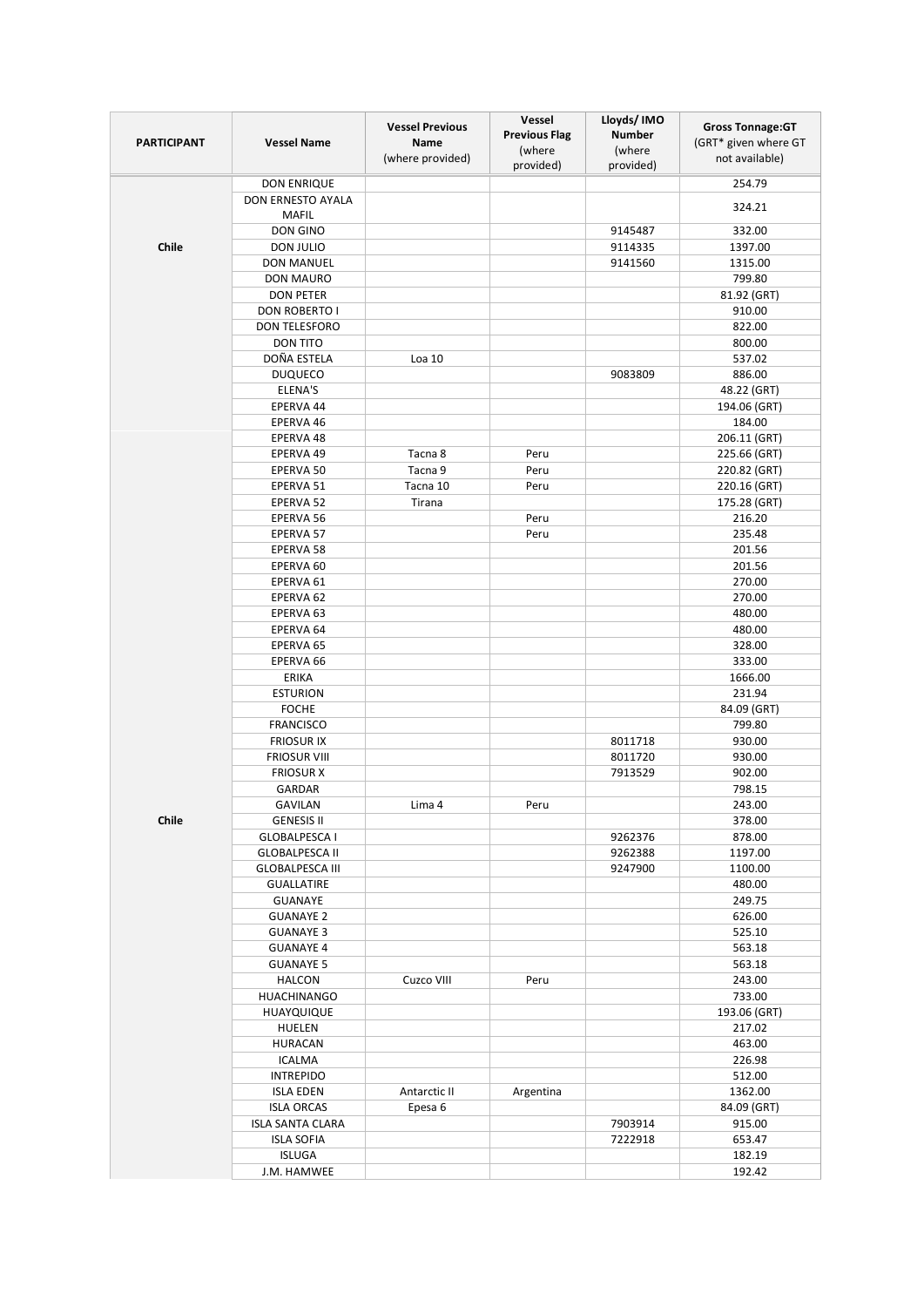|                    |                        | <b>Vessel Previous</b> | Vessel               | Lloyds/IMO          | <b>Gross Tonnage:GT</b> |
|--------------------|------------------------|------------------------|----------------------|---------------------|-------------------------|
| <b>PARTICIPANT</b> | <b>Vessel Name</b>     | Name                   | <b>Previous Flag</b> | <b>Number</b>       | (GRT* given where GT    |
|                    |                        | (where provided)       | (where<br>provided)  | (where<br>provided) | not available)          |
|                    | <b>JAVIER</b>          |                        |                      |                     | 799.80                  |
|                    | <b>JUAN MANUEL</b>     |                        |                      |                     | 243.00                  |
|                    | <b>KINGS BAY</b>       |                        |                      |                     | 1197.00                 |
|                    | LA HUAICA              |                        |                      |                     | 201.56                  |
|                    | LEOPARDO               |                        |                      | 8609541             | 554.00                  |
|                    | LIBAS                  |                        |                      |                     | 759.00                  |
|                    | LICANTEN               |                        |                      |                     | 381.00                  |
|                    | LIDER                  |                        |                      |                     | 1098.00                 |
| Chile              | LIGRUNN                |                        |                      |                     | 769.00                  |
|                    | LIVILCAR               | Epesa 1                |                      |                     | 241.37 (GRT)            |
|                    | LOA <sub>1</sub>       | Piura 4                | Peru                 |                     | 241.31 (GRT)            |
|                    | LOA <sub>2</sub>       | Piura 5                | Peru                 |                     | 241.37 (GRT)            |
|                    | LOA4                   | Piura 2                | Peru                 |                     | 265.7 (GRT)             |
|                    | LOA <sub>5</sub>       | Piura 1                | Peru                 |                     | 266.3 (GRT)             |
|                    | LOA <sub>7</sub>       |                        |                      |                     | 235.48                  |
|                    | LONCO                  |                        |                      |                     | 1315.00                 |
|                    | LONQUIMAY              |                        |                      |                     | 81.92 (GRT)             |
|                    | <b>MACK</b>            |                        |                      |                     | 799.00                  |
|                    | MALLECO                |                        |                      |                     | 876.00                  |
|                    | <b>MANUEL ROJAS</b>    | Cuzco 9                | Peru                 |                     | 293.5 (GRT)             |
|                    | <b>MAR DEL NORTE</b>   |                        |                      |                     | 175.22                  |
|                    | MAR DEL PLATA          |                        |                      |                     | 201.56                  |
|                    | MAR DEL SUR            |                        |                      |                     | 201.56                  |
|                    | <b>MAR TIRRENO</b>     |                        |                      |                     | 202.00                  |
|                    | MARIA IGNACIA II       |                        |                      |                     | 464.70                  |
|                    | <b>MARIA JOSE</b>      |                        |                      | 9145499             | 1447.00                 |
|                    | <b>MARLIN</b>          |                        |                      |                     | 333.00                  |
|                    | <b>MARPRO I</b>        |                        |                      |                     | 812.00                  |
|                    | <b>MATIAS</b>          |                        |                      |                     | 799.80                  |
|                    | <b>MAULLIN I</b>       | Dorothea Møgster       | Norway               |                     | 547.75                  |
|                    | <b>MERO</b>            |                        |                      |                     | 500.15                  |
|                    | MONTSERRAT             |                        |                      |                     | 602.25                  |
|                    | OFICINA VIGO           |                        |                      |                     | 247.00                  |
|                    | <b>OGRI</b>            |                        |                      |                     | 208.18                  |
|                    | ORDINAT                |                        |                      |                     | 832.06                  |
|                    | <b>PACHICA</b>         | Lambayeque 5           | Peru                 |                     | 220.52 (GRT)            |
|                    | PANIAHUE               |                        |                      |                     | 820.00                  |
|                    | PANILONCO              |                        |                      |                     | 883.00                  |
|                    | PARINA I<br>PARINACOTA |                        |                      |                     | 324.21<br>480.00        |
| Chile              |                        | Tacna 4                | Peru                 |                     | 219.88 (GRT)            |
|                    | PATILLOS<br>PEHUENCO   |                        |                      | 9124457             | 1253.00                 |
|                    | PELAGOS II             |                        |                      |                     | 1085.00                 |
|                    | PELICANO               |                        |                      | 9105671             | 1475.00                 |
|                    | PELIKAN                | Bjorgvin               | Norway               |                     | 613.70                  |
|                    | PETROHUE I             | Havskjer               | Norway               |                     | 551.12                  |
|                    | PILMAIQUEN I           |                        |                      |                     | 464.70                  |
|                    | POLARIS II             | Jon Baldvinsson        | Portugal             |                     | 866.00                  |
|                    | <b>POLUX</b>           | Porvenir               |                      |                     | 71.39 (GRT)             |
|                    | PORTUGAL II            |                        |                      |                     | 149.33 (GRT)            |
|                    | PUCARA                 | Epsa 2                 |                      |                     | 273 (GRT)               |
|                    | PUCHULDIZA             |                        |                      |                     | 206.11 (GRT)            |
|                    | PUERTO BALLENA         |                        |                      | 8617495             | 753.00                  |
|                    | PUERTO WILLIAMS        | Isla camila            |                      | 7303140             | 653.47                  |
|                    | QUERELEMA              |                        |                      |                     | 1222.00                 |
|                    | QUILPOLEMU             |                        |                      |                     | 883.00                  |
|                    | RAFAEL                 |                        |                      |                     | 799.80                  |
|                    | RANQUILHUE             |                        |                      |                     | 1356.00                 |
|                    | RAPANUI                |                        |                      |                     | 1189.00                 |
|                    | RAULI                  | Cuzco 5                | Peru                 |                     | 243.61 (GRT)            |
|                    | RELAMPAGO              |                        |                      |                     | 512.00                  |
|                    | <b>REMOY VIKING</b>    |                        |                      |                     | 705.00                  |
|                    | REÑACA                 | Huanuco 7              | Peru                 |                     | 275.76                  |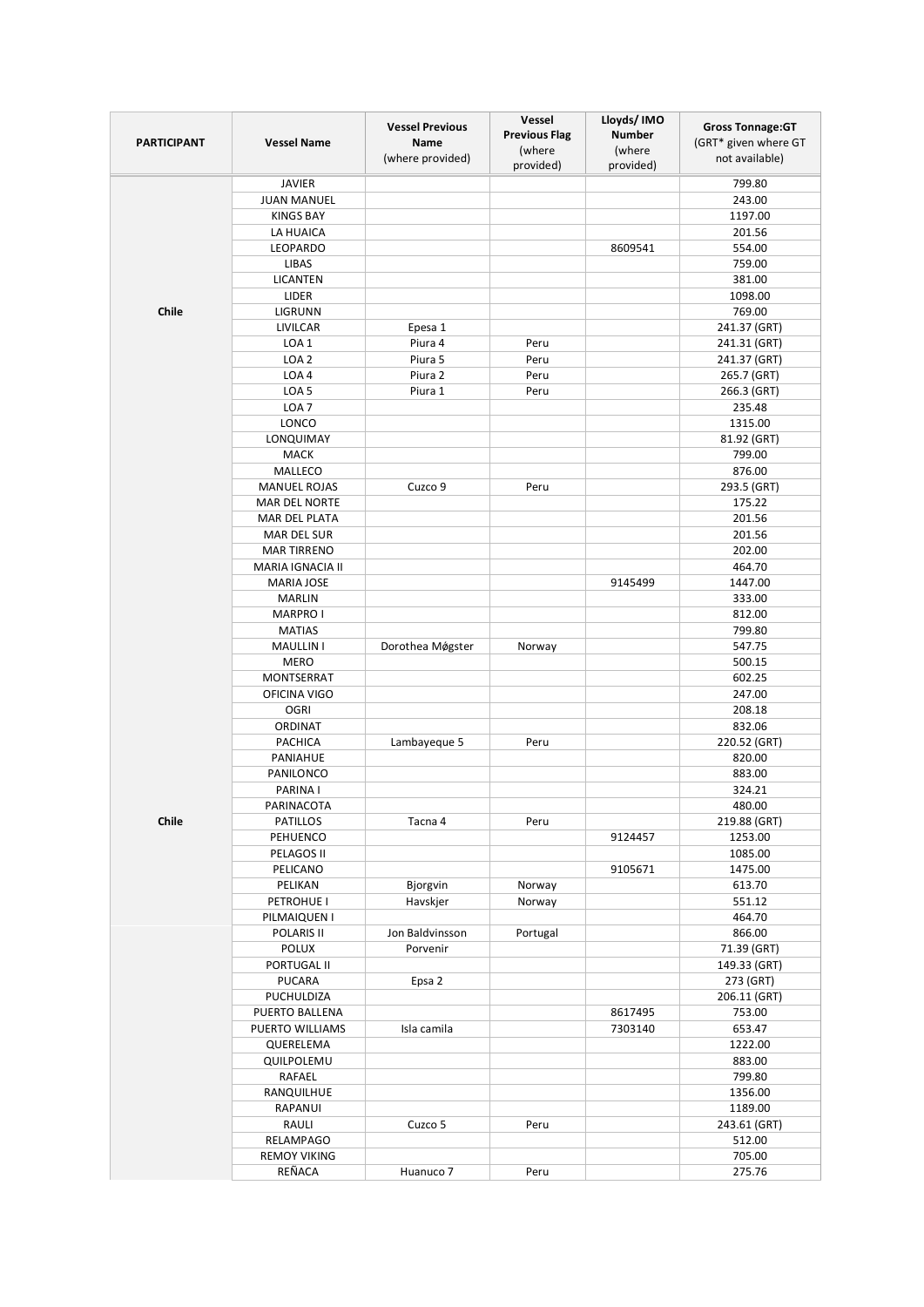| <b>PARTICIPANT</b>                                     | <b>Vessel Name</b>            | <b>Vessel Previous</b><br>Name<br>(where provided) | Vessel<br><b>Previous Flag</b><br>(where<br>provided) | Lloyds/IMO<br><b>Number</b><br>(where<br>provided) | <b>Gross Tonnage:GT</b><br>(GRT* given where GT<br>not available) |
|--------------------------------------------------------|-------------------------------|----------------------------------------------------|-------------------------------------------------------|----------------------------------------------------|-------------------------------------------------------------------|
|                                                        | <b>ROBLE</b>                  | Lima 3                                             | Peru                                                  |                                                    | 248.00                                                            |
|                                                        | SAGASCA                       |                                                    |                                                       |                                                    | 545.11                                                            |
|                                                        | <b>SAINT JOHN</b>             |                                                    |                                                       |                                                    | 690.44                                                            |
|                                                        | SALMON                        |                                                    |                                                       |                                                    | 500.10                                                            |
|                                                        | <b>SAN BOSCO</b>              |                                                    |                                                       |                                                    | 525.10                                                            |
|                                                        | SAN JORGE I                   |                                                    |                                                       |                                                    | 235.48                                                            |
|                                                        | <b>SAN JOSE</b>               |                                                    |                                                       |                                                    | 2005.00                                                           |
|                                                        | <b>SANTA IRENE</b>            |                                                    |                                                       |                                                    | 505.00                                                            |
|                                                        | SANTA MARIA II                |                                                    |                                                       |                                                    | 839.00                                                            |
|                                                        | <b>SEIKO</b>                  |                                                    |                                                       |                                                    | 468.05                                                            |
| Chile                                                  | SQUA                          |                                                    |                                                       |                                                    | 232.67                                                            |
|                                                        | <b>TAMBO</b><br><b>TAMI'S</b> | Epesa 3                                            |                                                       |                                                    | 241.37 (GRT)<br>478.00                                            |
|                                                        | TAMI'S II                     |                                                    |                                                       |                                                    | 772.00                                                            |
|                                                        | <b>TERRANOVA</b>              |                                                    |                                                       |                                                    | 919.00                                                            |
|                                                        | <b>TIL TIL</b>                |                                                    |                                                       |                                                    | 182.19                                                            |
|                                                        | <b>TIO TOMAS</b>              |                                                    |                                                       |                                                    | 40.70 (GRT)                                                       |
|                                                        | <b>TOCONAO II</b>             |                                                    |                                                       |                                                    | 201.56                                                            |
|                                                        | <b>TOLTEN I</b>               |                                                    |                                                       |                                                    | 796.00                                                            |
|                                                        | <b>TORNADO</b>                |                                                    |                                                       |                                                    | 574.00                                                            |
|                                                        | <b>TOYITA</b>                 |                                                    |                                                       |                                                    | 1334.00                                                           |
|                                                        | <b>TRIDENTE</b>               |                                                    |                                                       |                                                    | 777.00                                                            |
|                                                        | <b>TRUENO I</b>               |                                                    |                                                       |                                                    | 463.00                                                            |
|                                                        | <b>UNIONSUR</b>               |                                                    |                                                       | 8708957                                            | 4991.00                                                           |
|                                                        | <b>UNZEN</b>                  |                                                    |                                                       | 8122684                                            | 2985.48                                                           |
|                                                        | VAMA II                       | De Zwee Gebroeders                                 | Holland                                               |                                                    | 144.36                                                            |
|                                                        | VENTISQUERO                   |                                                    |                                                       | 9143324                                            | 1447.00                                                           |
|                                                        | <b>VERDI</b>                  |                                                    |                                                       |                                                    | 812.00                                                            |
|                                                        | VESTERVEG                     |                                                    |                                                       | 9163013                                            | 1451.00                                                           |
|                                                        | <b>VICHUQUEN II</b>           |                                                    |                                                       |                                                    | 1694.00                                                           |
|                                                        | <b>VIGRI</b><br>VULCANO       |                                                    |                                                       |                                                    | 208.18                                                            |
|                                                        | YAGAN                         |                                                    |                                                       |                                                    | 1166.00<br>1450.00                                                |
|                                                        | YELCHO I                      |                                                    |                                                       |                                                    | 1196.00                                                           |
|                                                        |                               |                                                    |                                                       |                                                    | 134,111.35 GT +                                                   |
|                                                        | <b>Total No. Vessels</b>      | 222                                                |                                                       | <b>Total Tonnage</b>                               | 6,803.92 GRT                                                      |
| Cuba                                                   | Jose Marti                    | Alpha                                              | Belize                                                | 8607141                                            | 7,765                                                             |
| (authorisations                                        | Simon Bolivar                 | Angara                                             | Belize                                                | 8607127                                            | 7,765                                                             |
| commence<br>15 Feb and<br>31 Mar 2012<br>respectively) | <b>Total No. Vessels</b>      | $\mathbf{2}$                                       |                                                       | <b>Total Tonnage</b>                               | 15,530                                                            |
|                                                        | Alina                         |                                                    |                                                       |                                                    | 7,805                                                             |
|                                                        | Annalies Ilena                |                                                    |                                                       | 9204556                                            | 14,055                                                            |
|                                                        | Apuokas                       |                                                    |                                                       |                                                    | 2,548                                                             |
|                                                        | Aras-1                        |                                                    |                                                       |                                                    | 4,378                                                             |
|                                                        | Helen Mary                    |                                                    |                                                       | 9126364                                            | 7,278                                                             |
| European                                               |                               |                                                    |                                                       |                                                    |                                                                   |
| Union                                                  | Irvinga                       |                                                    |                                                       |                                                    | 4,407                                                             |
|                                                        | Jan Maria                     | Rojus, Jan Maria                                   |                                                       | 8707446                                            | 7,646                                                             |
|                                                        | Maartje Theadora              |                                                    |                                                       | 9182811                                            | 9,082                                                             |
|                                                        | Margiris                      |                                                    |                                                       |                                                    | 9,499                                                             |
|                                                        | Sirius GDY 43                 |                                                    |                                                       | 8907149                                            | 7,805                                                             |
|                                                        | <b>Total No. Vessels</b>      | 10                                                 |                                                       | <b>Total Tonnage</b>                               | 74,503                                                            |
| Korea                                                  | Aroma Uli 9                   |                                                    |                                                       |                                                    | 160                                                               |
|                                                        | Bianca 1                      |                                                    |                                                       |                                                    | 126                                                               |
|                                                        | Dongsan Ho                    |                                                    |                                                       | 7410242                                            | 4,462                                                             |
|                                                        | Erima 1                       |                                                    |                                                       |                                                    | 140                                                               |
|                                                        | Gavina                        |                                                    |                                                       | 7832658                                            | 349                                                               |
|                                                        | Gold Dragon No.303            |                                                    |                                                       |                                                    | 160                                                               |
|                                                        | Gom 379                       |                                                    |                                                       | 7380277                                            | 232                                                               |
|                                                        | Insung Ho                     |                                                    |                                                       | 7042538                                            | 2,999                                                             |